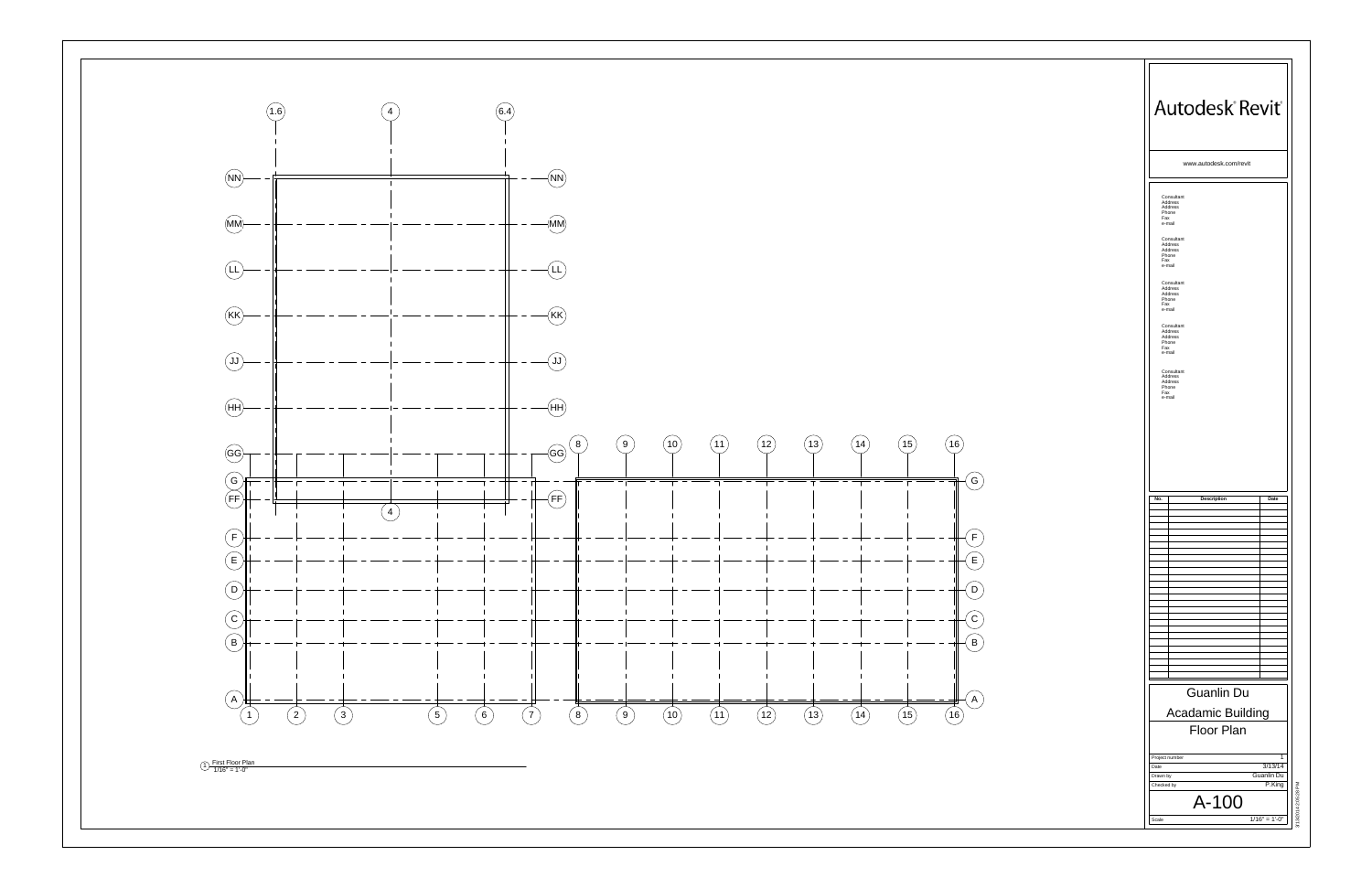

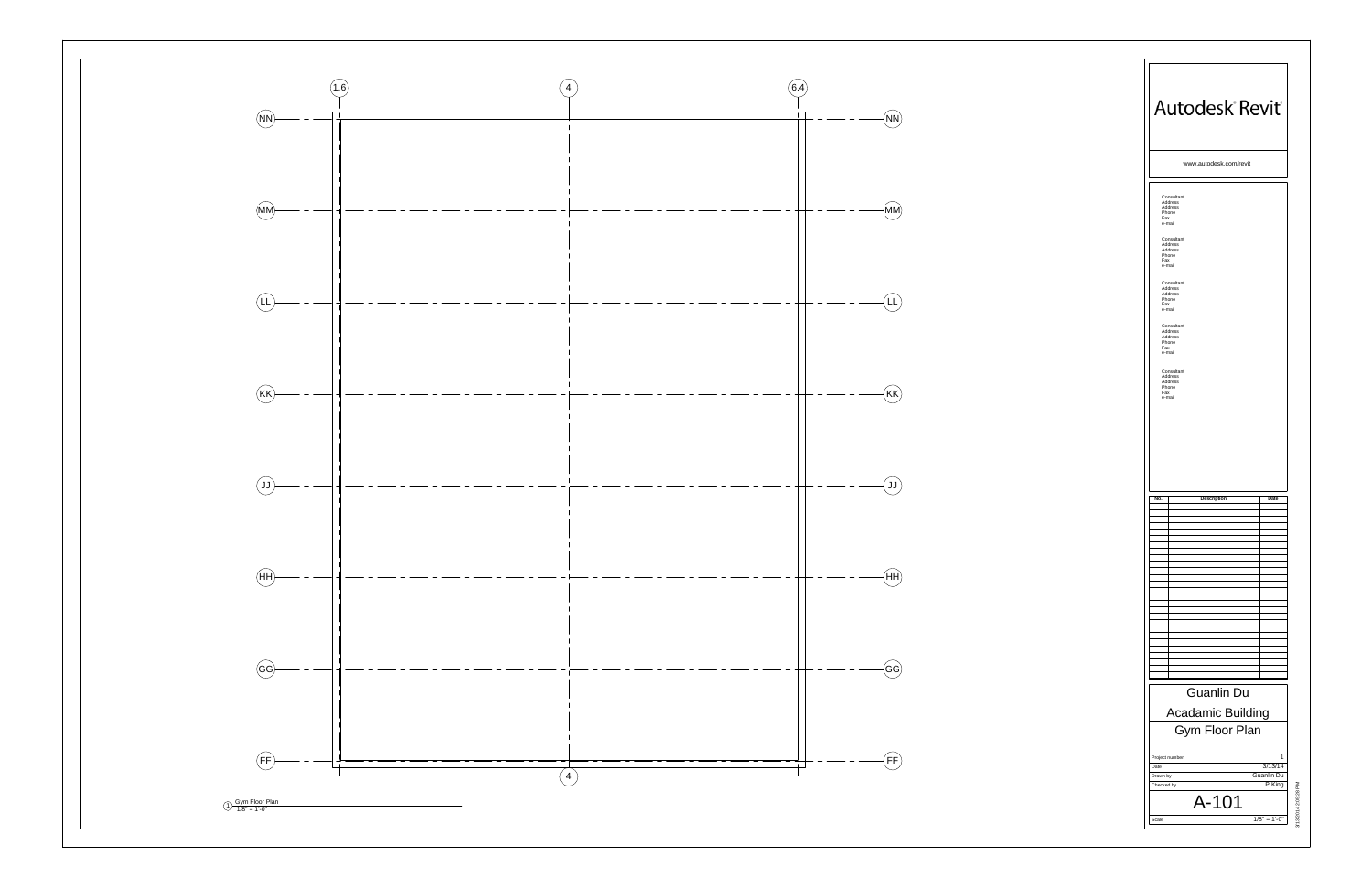

|     |                                                     | www.autodesk.com/revit                        |      |  |
|-----|-----------------------------------------------------|-----------------------------------------------|------|--|
| Fax | Consultant<br>Address<br>Address<br>Phone<br>e-mail |                                               |      |  |
| Fax | Consultant<br>Address<br>Address<br>Phone<br>e-mail |                                               |      |  |
| Fax | Consultant<br>Address<br>Address<br>Phone           |                                               |      |  |
| Fax | e-mail<br>Consultant<br>Address<br>Address<br>Phone |                                               |      |  |
| Fax | e-mail<br>Consultant<br>Address<br>Address<br>Phone |                                               |      |  |
|     |                                                     |                                               |      |  |
| No. |                                                     | Description                                   | Date |  |
|     |                                                     |                                               |      |  |
|     |                                                     |                                               |      |  |
|     |                                                     |                                               |      |  |
|     |                                                     |                                               |      |  |
|     |                                                     |                                               |      |  |
|     |                                                     |                                               |      |  |
|     |                                                     |                                               |      |  |
|     |                                                     |                                               |      |  |
|     |                                                     |                                               |      |  |
|     |                                                     | <b>Guanlin Du</b><br><b>Acadamic Building</b> |      |  |
|     |                                                     |                                               |      |  |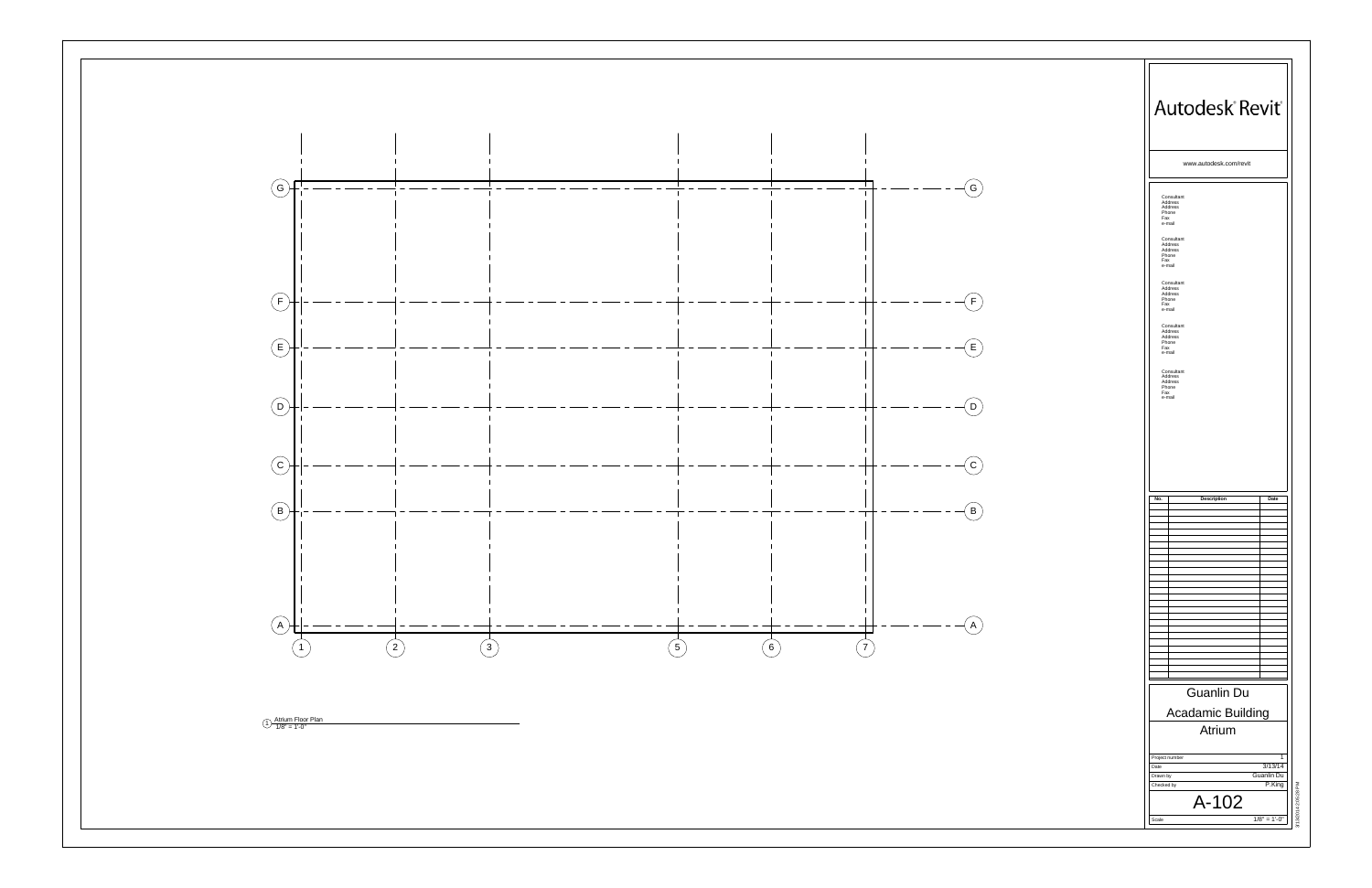8 8 9 9 10 10 11 11 12 12 13 13 14 14 15 15  $\begin{picture}(20,20) \put(0,0){\line(1,0){10}} \put(15,0){\line(1,0){10}} \put(15,0){\line(1,0){10}} \put(15,0){\line(1,0){10}} \put(15,0){\line(1,0){10}} \put(15,0){\line(1,0){10}} \put(15,0){\line(1,0){10}} \put(15,0){\line(1,0){10}} \put(15,0){\line(1,0){10}} \put(15,0){\line(1,0){10}} \put(15,0){\line(1,0){10}} \put(15,0){\line(1$  A  $\begin{picture}(20,5) \put(0,0){\line(0,1){10}} \put(15,0){\line(0,1){10}} \put(15,0){\line(0,1){10}} \put(15,0){\line(0,1){10}} \put(15,0){\line(0,1){10}} \put(15,0){\line(0,1){10}} \put(15,0){\line(0,1){10}} \put(15,0){\line(0,1){10}} \put(15,0){\line(0,1){10}} \put(15,0){\line(0,1){10}} \put(15,0){\line(0,1){10}} \put(15,0){\line(0,$  B  $\odot$  C  $\begin{picture}(20,20) \put(0,0){\line(1,0){10}} \put(15,0){\line(1,0){10}} \put(15,0){\line(1,0){10}} \put(15,0){\line(1,0){10}} \put(15,0){\line(1,0){10}} \put(15,0){\line(1,0){10}} \put(15,0){\line(1,0){10}} \put(15,0){\line(1,0){10}} \put(15,0){\line(1,0){10}} \put(15,0){\line(1,0){10}} \put(15,0){\line(1,0){10}} \put(15,0){\line(1$  D  $\bigoplus$  E  $\bigodot$  F  $\circledg$  G 1) Lab Floor Plan<br>1/8" = 1'-0"

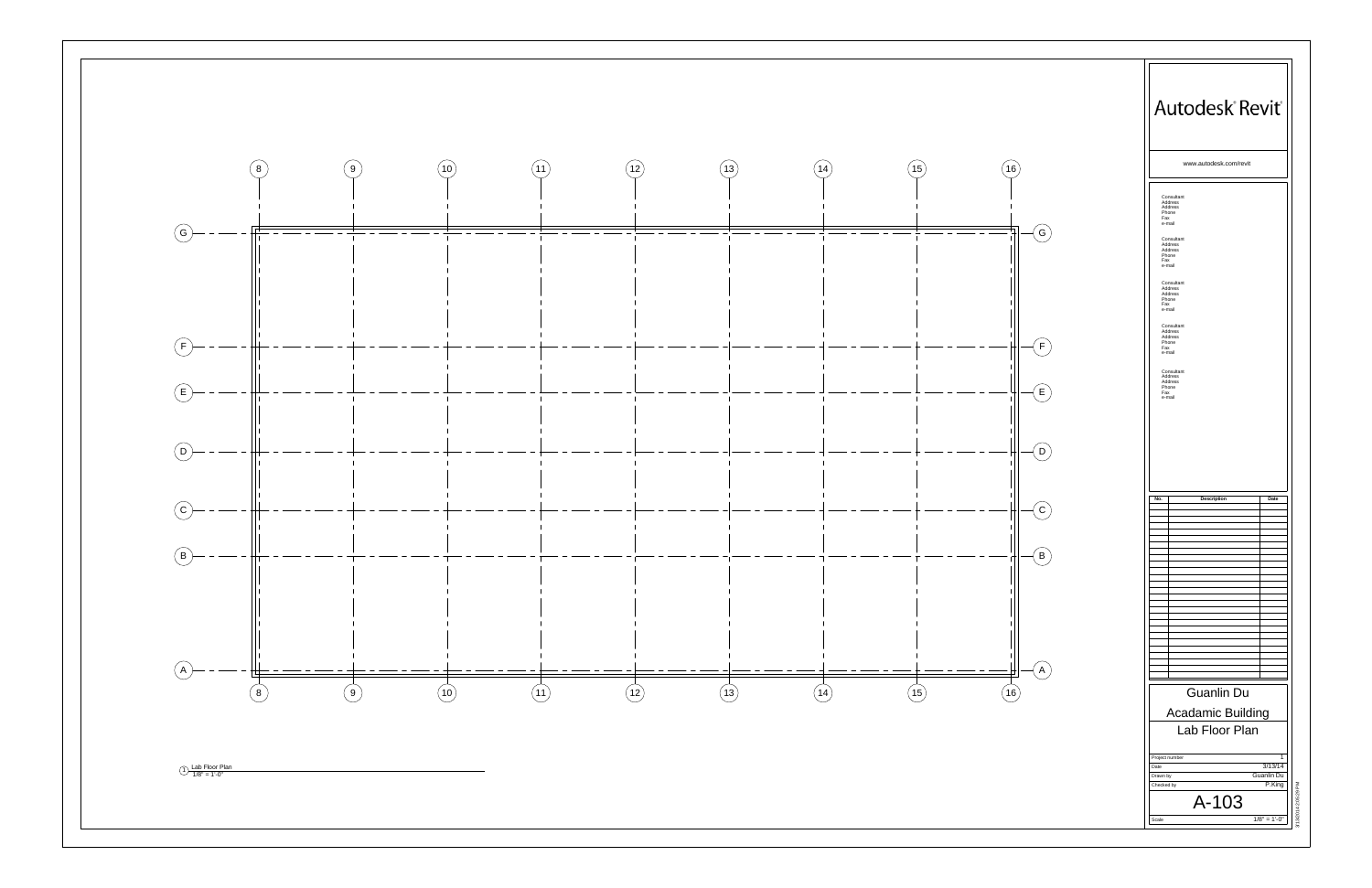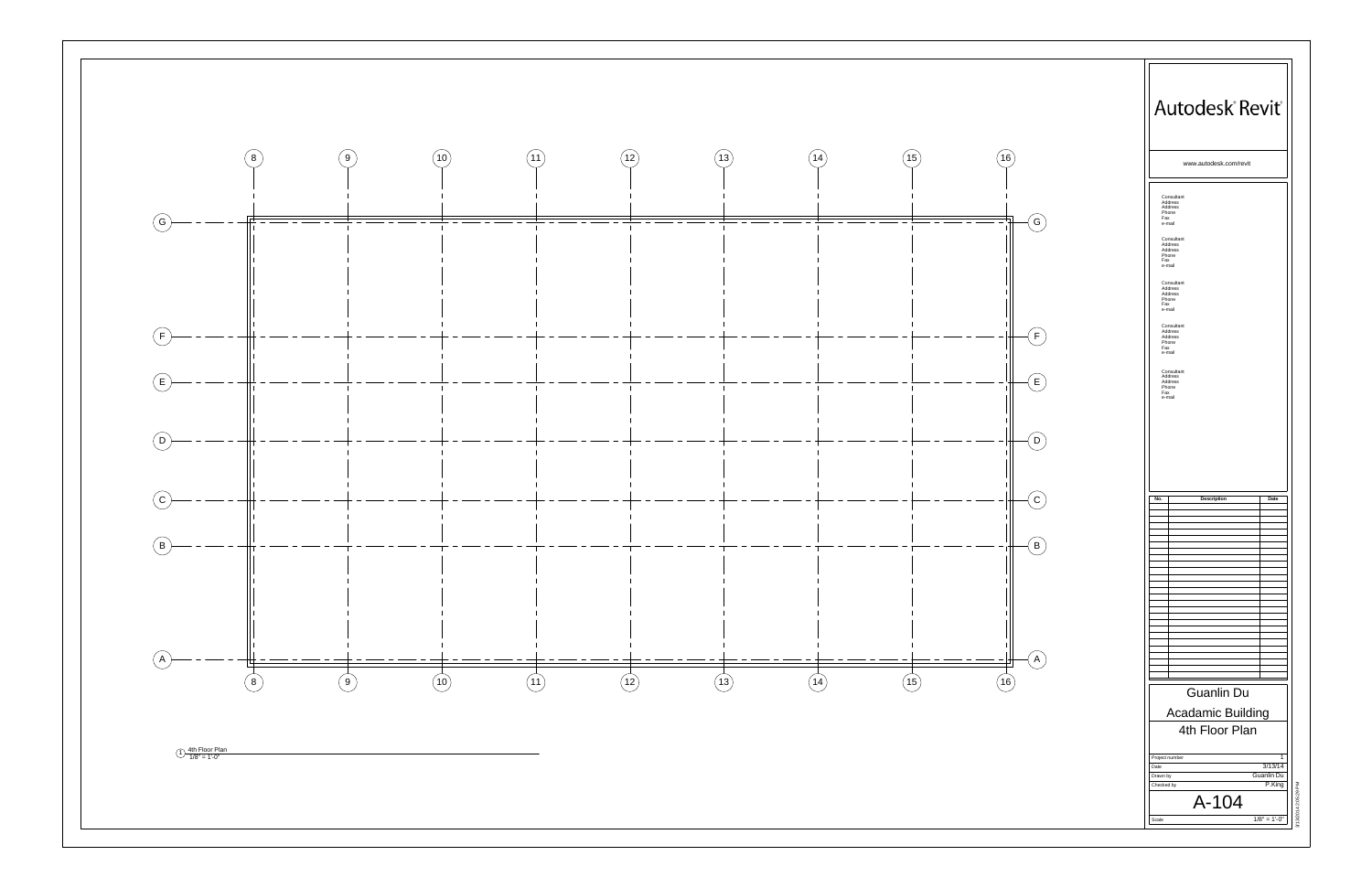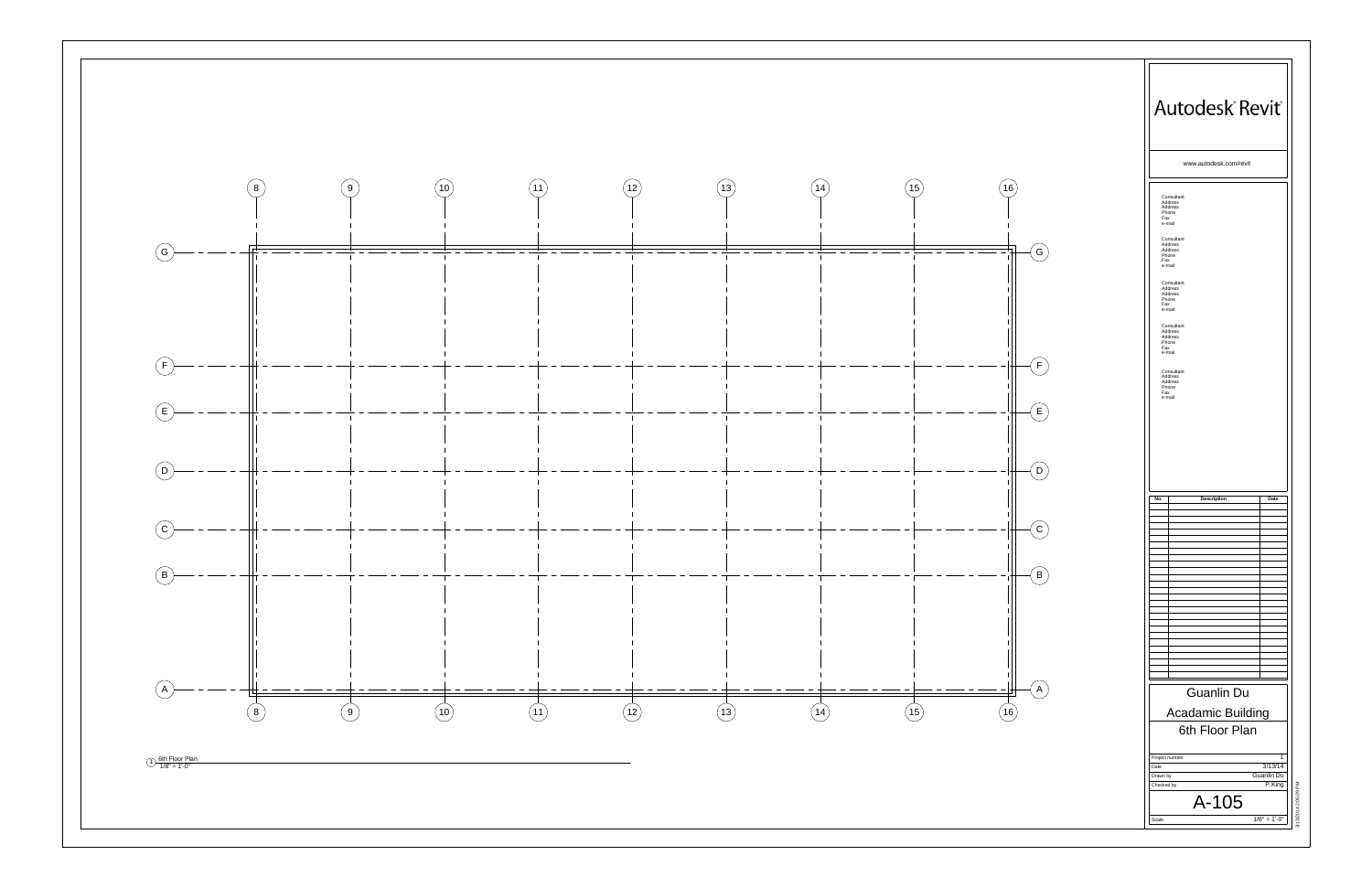

| Autodesk Revit®                                                                                                                                                                                                                                                                                                    |
|--------------------------------------------------------------------------------------------------------------------------------------------------------------------------------------------------------------------------------------------------------------------------------------------------------------------|
| www.autodesk.com/revit                                                                                                                                                                                                                                                                                             |
| Consultant<br>Address<br>Address<br>Phone<br>Fax<br>e-mail<br>Consultant<br>Address<br>Address<br>Phone<br>Fax<br>e-mail<br>Consultant<br>Address<br>Address<br>Phone<br>Fax<br>e-mail<br>Consultant<br>Address<br>Address<br>Phone<br>Fax<br>e-mail<br>Consultant<br>Address<br>Address<br>Phone<br>Fax<br>e-mail |
| No.<br>Description<br>Date<br>Guanlin Du<br>Acadamic Building<br><b>East Elevation</b><br>$\mathbf{1}$<br>Project number                                                                                                                                                                                           |
| 3/13/14<br>Date<br>Guanlin Du<br>Drawn by<br>P.king<br>Checked by<br>3/13/2014 2:05:30 PM<br>A-106                                                                                                                                                                                                                 |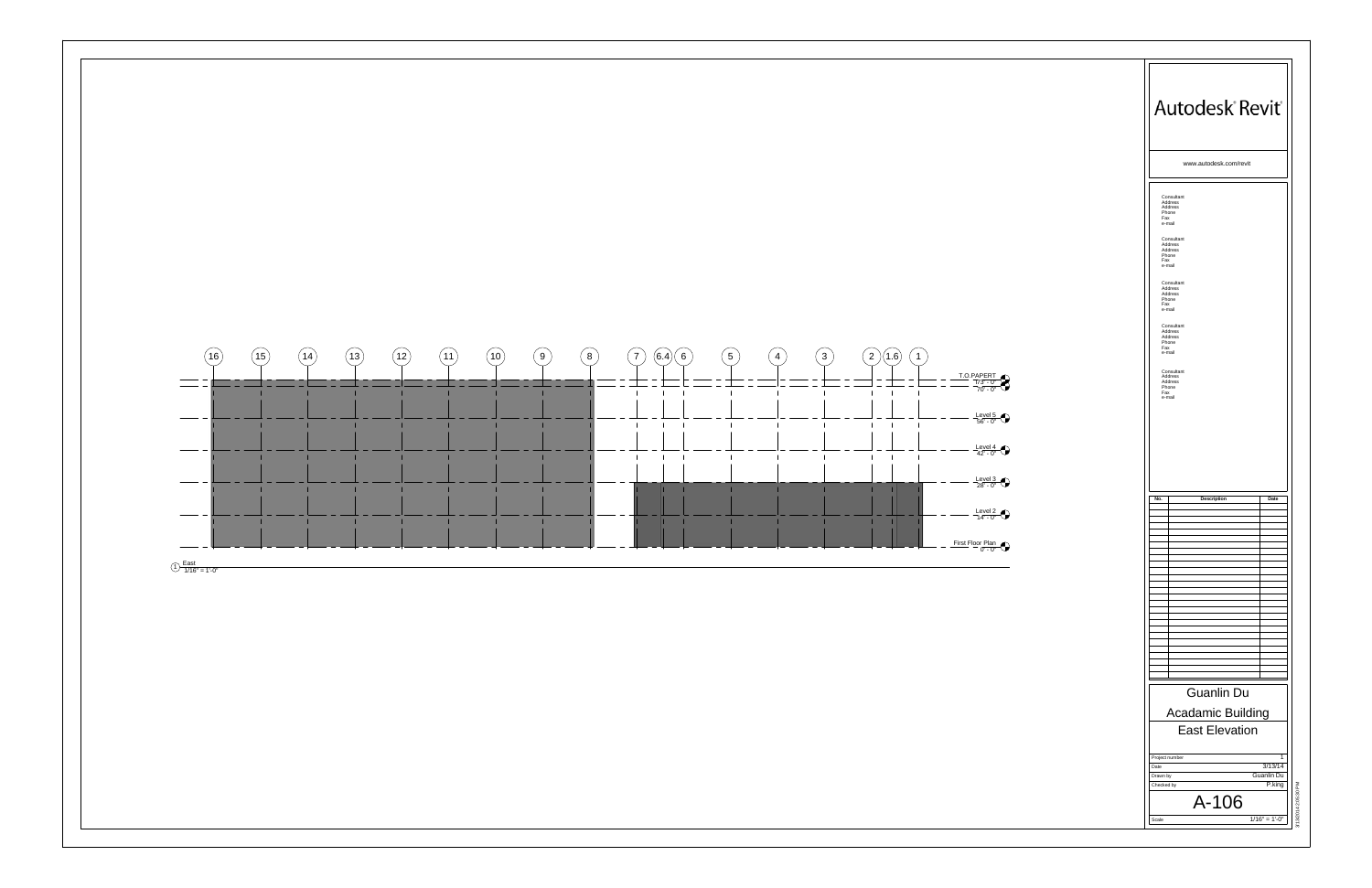

| Autodesk Revit®                                                                                                                                                                                                                                                                                                    |
|--------------------------------------------------------------------------------------------------------------------------------------------------------------------------------------------------------------------------------------------------------------------------------------------------------------------|
| www.autodesk.com/revit                                                                                                                                                                                                                                                                                             |
| Consultant<br>Address<br>Address<br>Phone<br>Fax<br>e-mail<br>Consultant<br>Address<br>Address<br>Phone<br>Fax<br>e-mail<br>Consultant<br>Address<br>Address<br>Phone<br>Fax<br>e-mail<br>Consultant<br>Address<br>Address<br>Phone<br>Fax<br>e-mail<br>Consultant<br>Address<br>Address<br>Phone<br>Fax<br>e-mail |
|                                                                                                                                                                                                                                                                                                                    |
|                                                                                                                                                                                                                                                                                                                    |
| No.<br><b>Description</b><br>Date                                                                                                                                                                                                                                                                                  |
|                                                                                                                                                                                                                                                                                                                    |
|                                                                                                                                                                                                                                                                                                                    |
|                                                                                                                                                                                                                                                                                                                    |
|                                                                                                                                                                                                                                                                                                                    |
|                                                                                                                                                                                                                                                                                                                    |
|                                                                                                                                                                                                                                                                                                                    |
|                                                                                                                                                                                                                                                                                                                    |
|                                                                                                                                                                                                                                                                                                                    |
| <b>Guanlin Du</b>                                                                                                                                                                                                                                                                                                  |
| Acadamic Building                                                                                                                                                                                                                                                                                                  |
| East Elevation 2                                                                                                                                                                                                                                                                                                   |
| 1<br>Project number                                                                                                                                                                                                                                                                                                |
| 3/13/14<br>Date<br>Drawn by<br>Guanlin Du                                                                                                                                                                                                                                                                          |
| P.King<br>Checked by<br>A-107                                                                                                                                                                                                                                                                                      |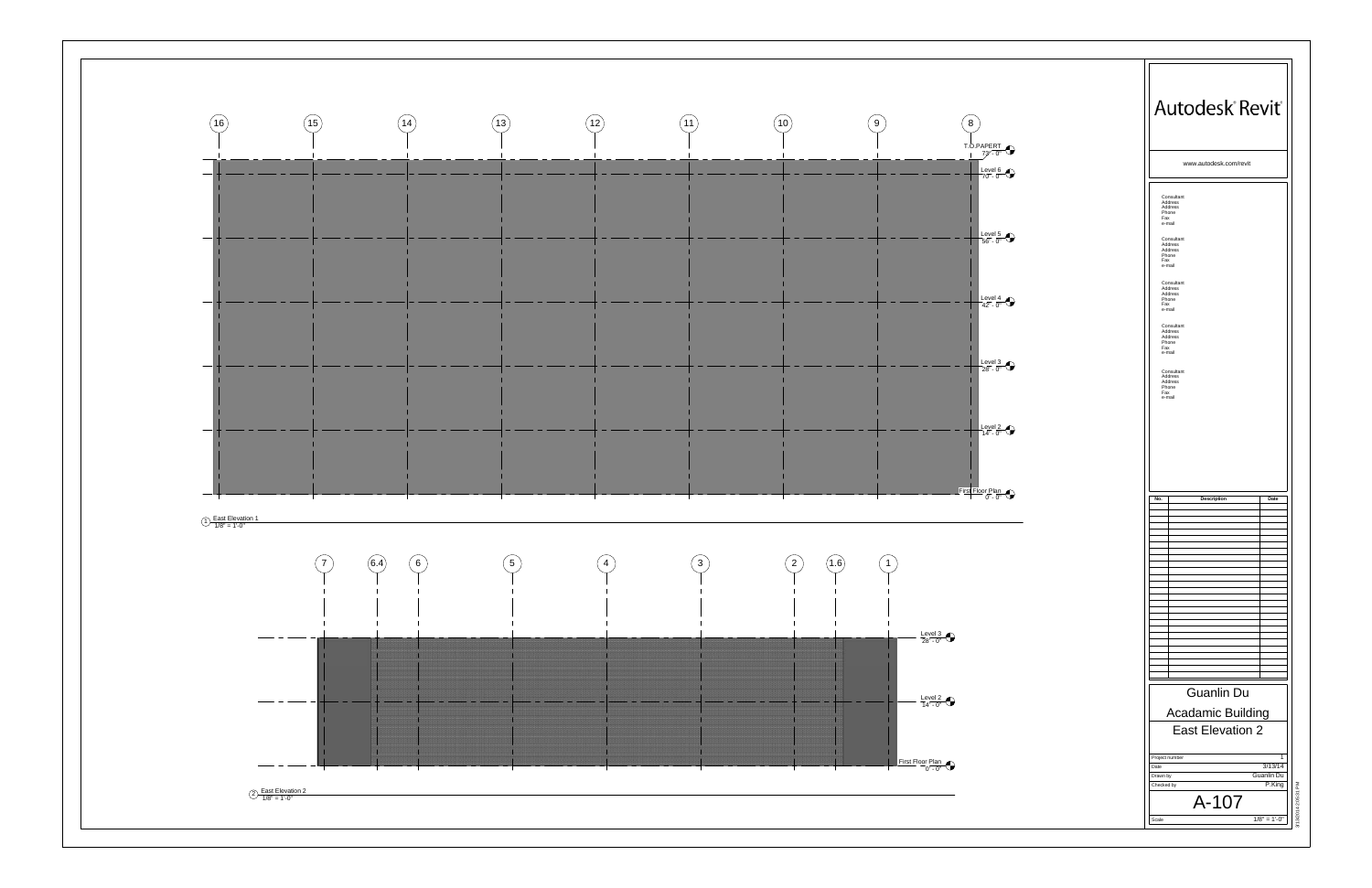

| Autodesk Revit®                                                                                                                                                                                                                                                                                                    |
|--------------------------------------------------------------------------------------------------------------------------------------------------------------------------------------------------------------------------------------------------------------------------------------------------------------------|
| www.autodesk.com/revit                                                                                                                                                                                                                                                                                             |
| Consultant<br>Address<br>Address<br>Phone<br>Fax<br>e-mail<br>Consultant<br>Address<br>Address<br>Phone<br>Fax<br>e-mail<br>Consultant<br>Address<br>Address<br>Phone<br>Fax<br>e-mail<br>Consultant<br>Address<br>Address<br>Phone<br>Fax<br>e-mail<br>Consultant<br>Address<br>Address<br>Phone<br>Fax<br>e-mail |
|                                                                                                                                                                                                                                                                                                                    |
|                                                                                                                                                                                                                                                                                                                    |
|                                                                                                                                                                                                                                                                                                                    |
| No.<br>Date<br><b>Description</b><br>Guanlin Du                                                                                                                                                                                                                                                                    |
| Acadamic Building                                                                                                                                                                                                                                                                                                  |
| <b>West Elevation</b><br>$\mathbf{1}$<br>Project number<br>3/13/14<br>Date<br>Drawn by<br>Guanlin Du<br>P.King<br>Checked by                                                                                                                                                                                       |
|                                                                                                                                                                                                                                                                                                                    |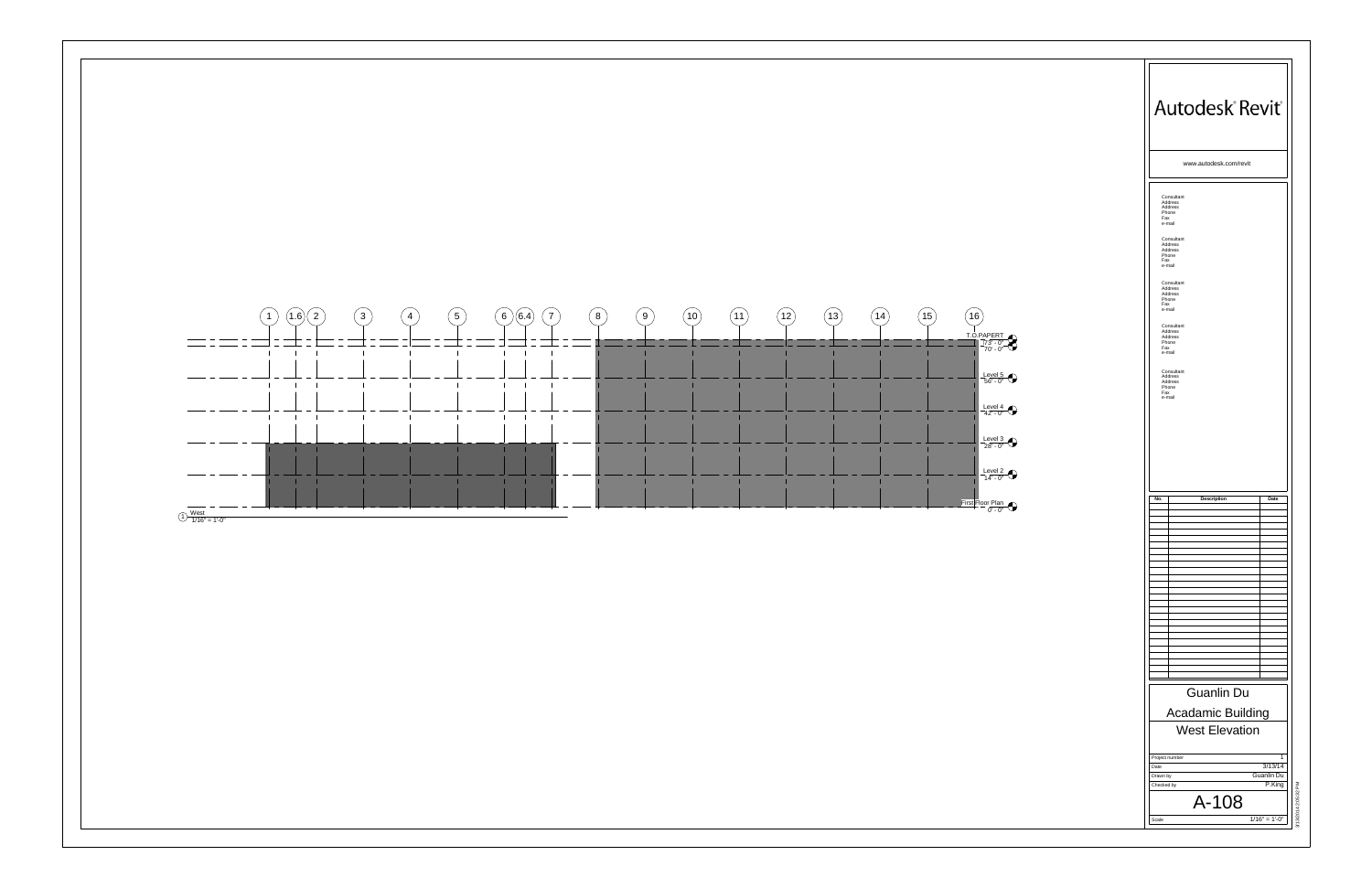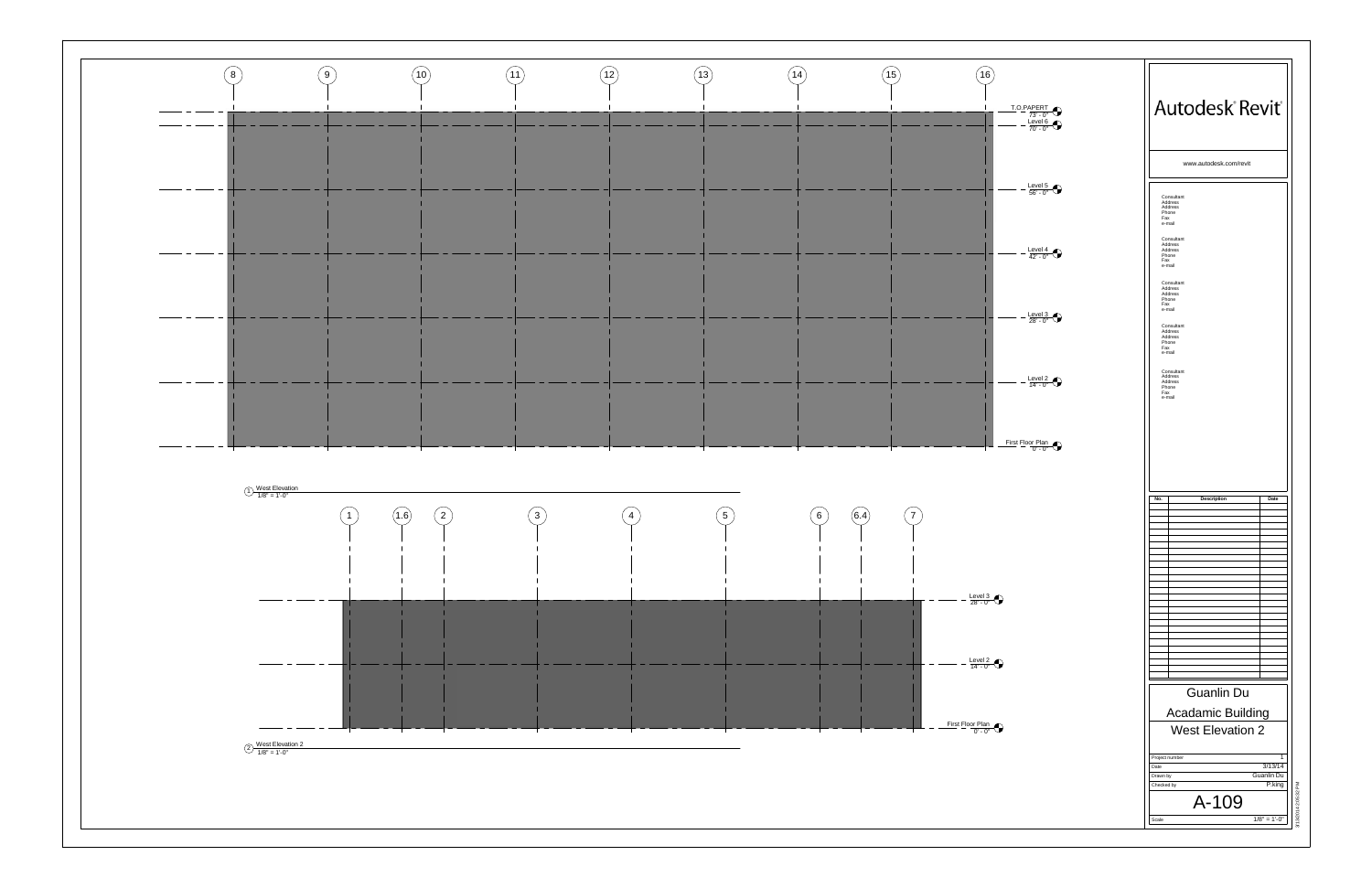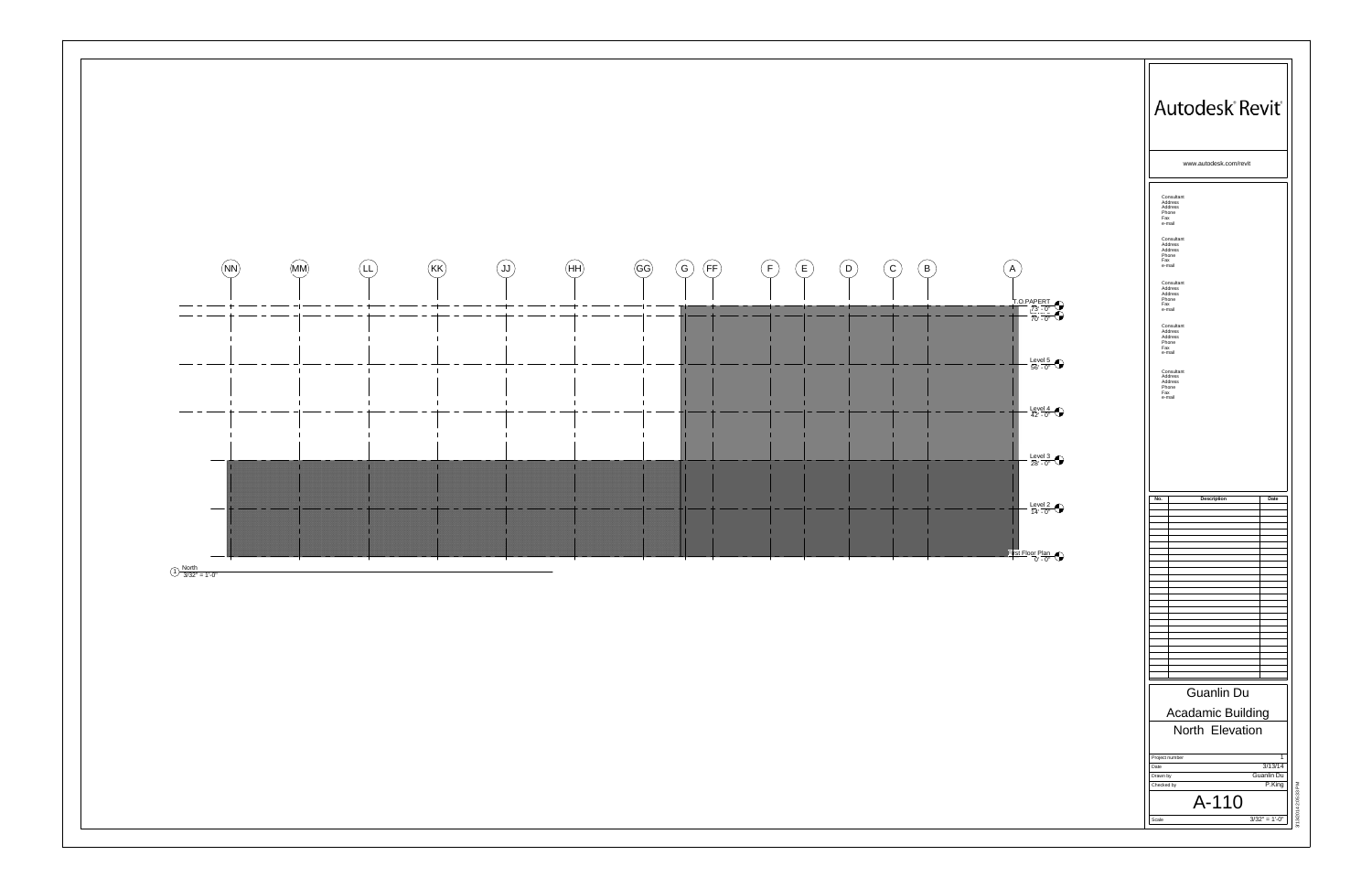

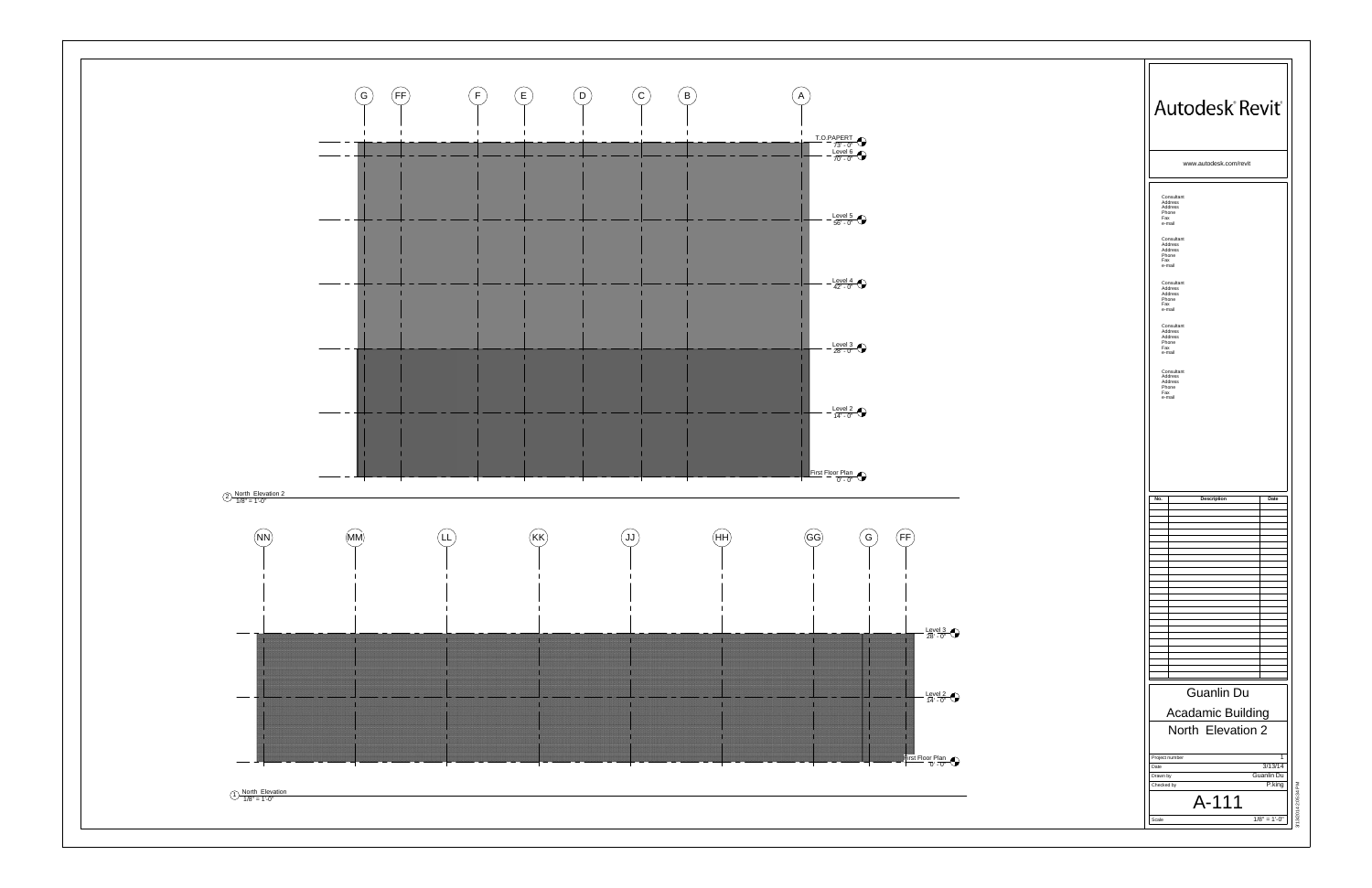